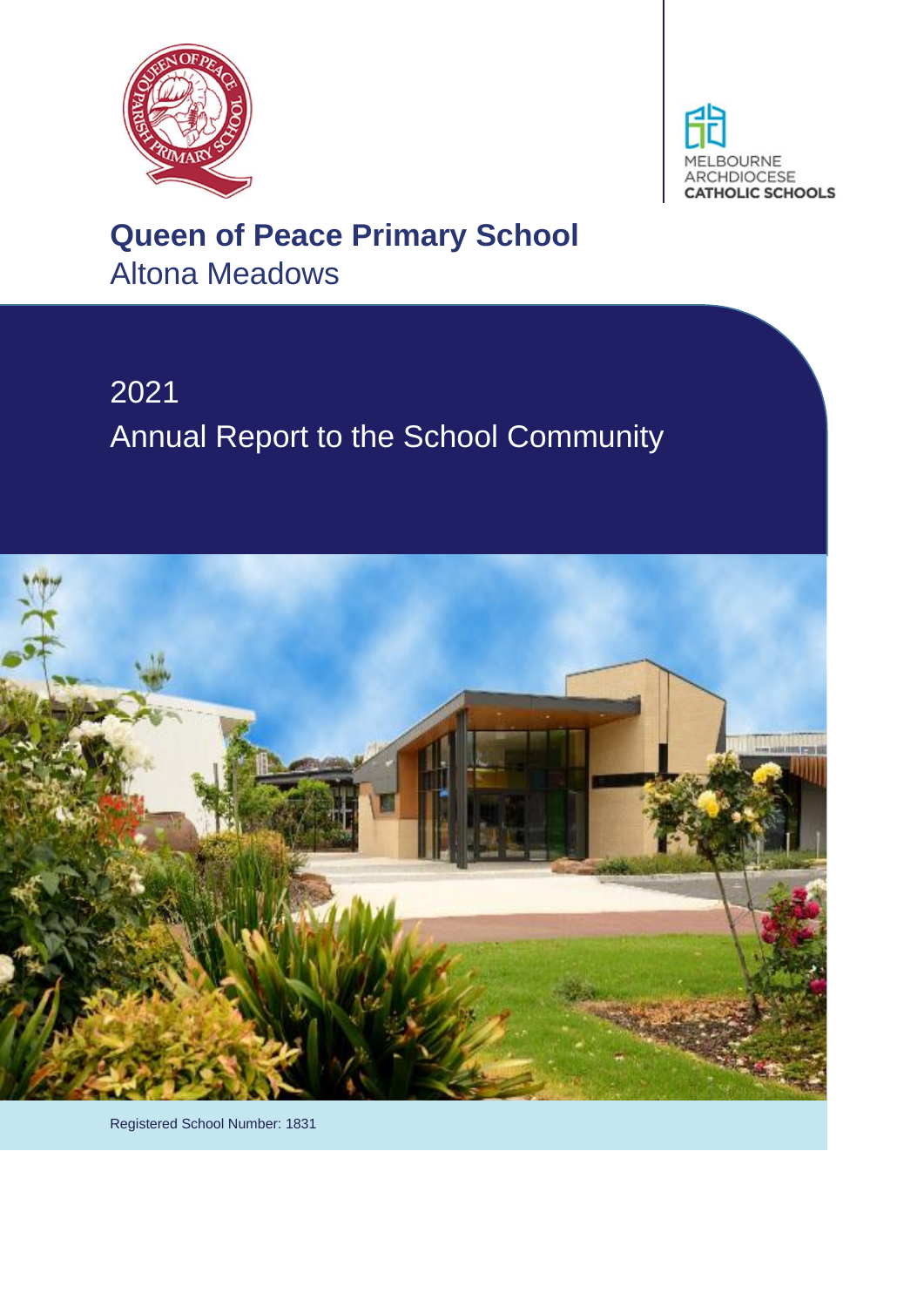# **Table of Contents**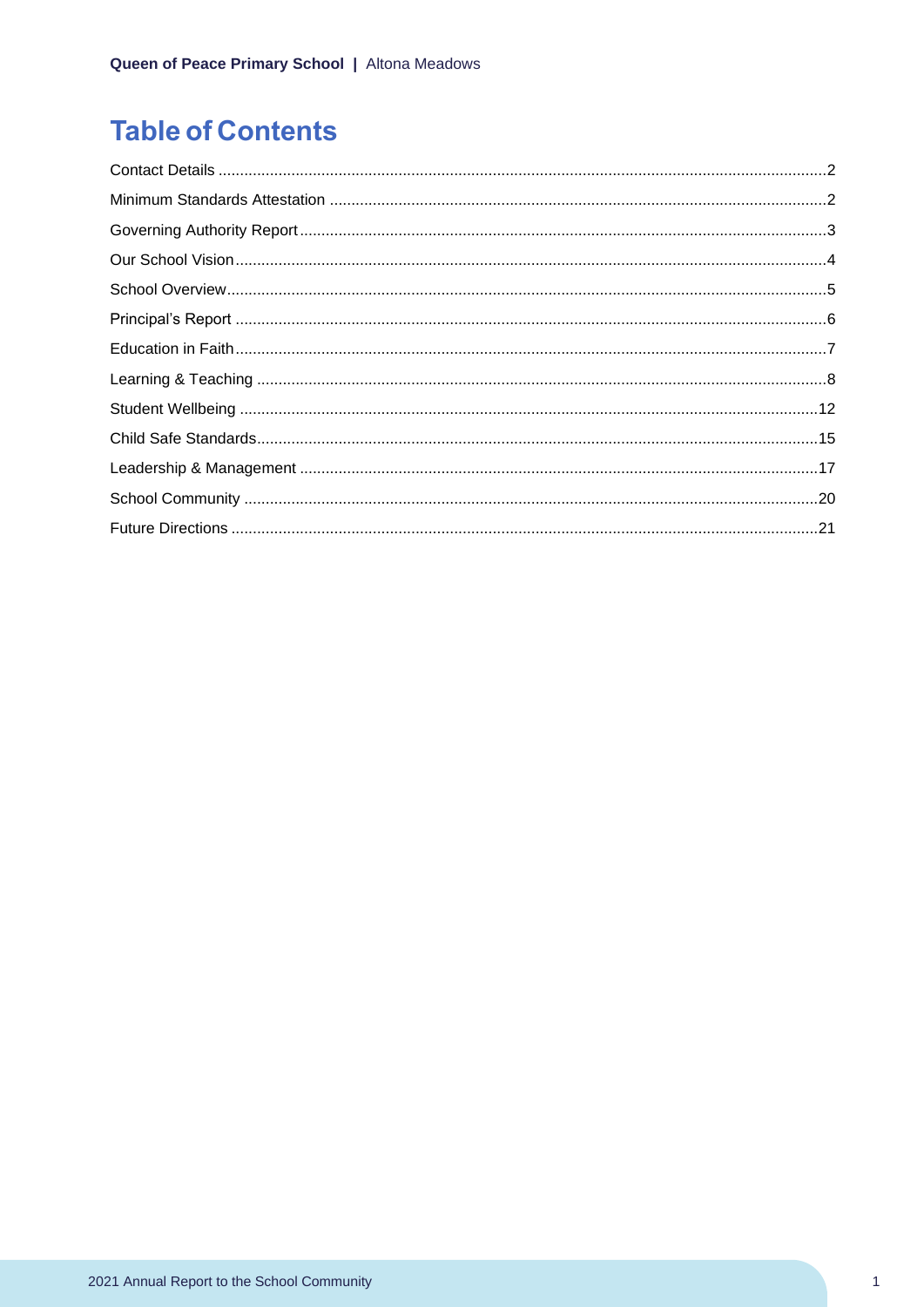### <span id="page-2-0"></span>**Contact Details**

| <b>ADDRESS</b>             | 62 Everingham Road<br>Altona Meadows VIC 3028 |
|----------------------------|-----------------------------------------------|
| <b>PRINCIPAL</b>           | Darren Gibbons                                |
| <b>GOVERNING AUTHORITY</b> | Melbourne Archdiocese Catholic Schools Ltd    |
| <b>TELEPHONE</b>           | 03 9369 2581                                  |
| <b>EMAIL</b>               | principal@qopaltonameadows.catholic.edu.au    |
| <b>WEBSITE</b>             | www.qopaltonameadows.catholic.edu.au          |
| <b>E NUMBER</b>            | E <sub>1324</sub>                             |

## <span id="page-2-1"></span>**Minimum Standards Attestation**

I, Darren Gibbons, attest that Queen of Peace Primary School is compliant with:

- All of the requirements for the minimum standards and other requirements for the registration of schools as specified in *the Education and Training Reform Act 2006 (Vic)* and the *Education and Training Reform Regulations 2017 (Vic),* except where the school has been granted an exemption from any of these requirements by the VRQA
- Australian Government accountability requirements related to the 2021 school year under the *Australian Education Act 2013 (Cth)* and the *Australian Education Regulations 2013 (Cth)*
- The Child Safe Standards prescribed in Ministerial Order No.870 Child Safe Standards, Managing Risk of Child Abuse in Schools.

#### 05/04/2022

**NOTE:** The School's financial performance information has been provided to the Australian Charities and Not-forprofits Commission (ACNC) and will be available for the community to access from their website at [www.acnc.gov.au](http://www.acnc.gov.au/)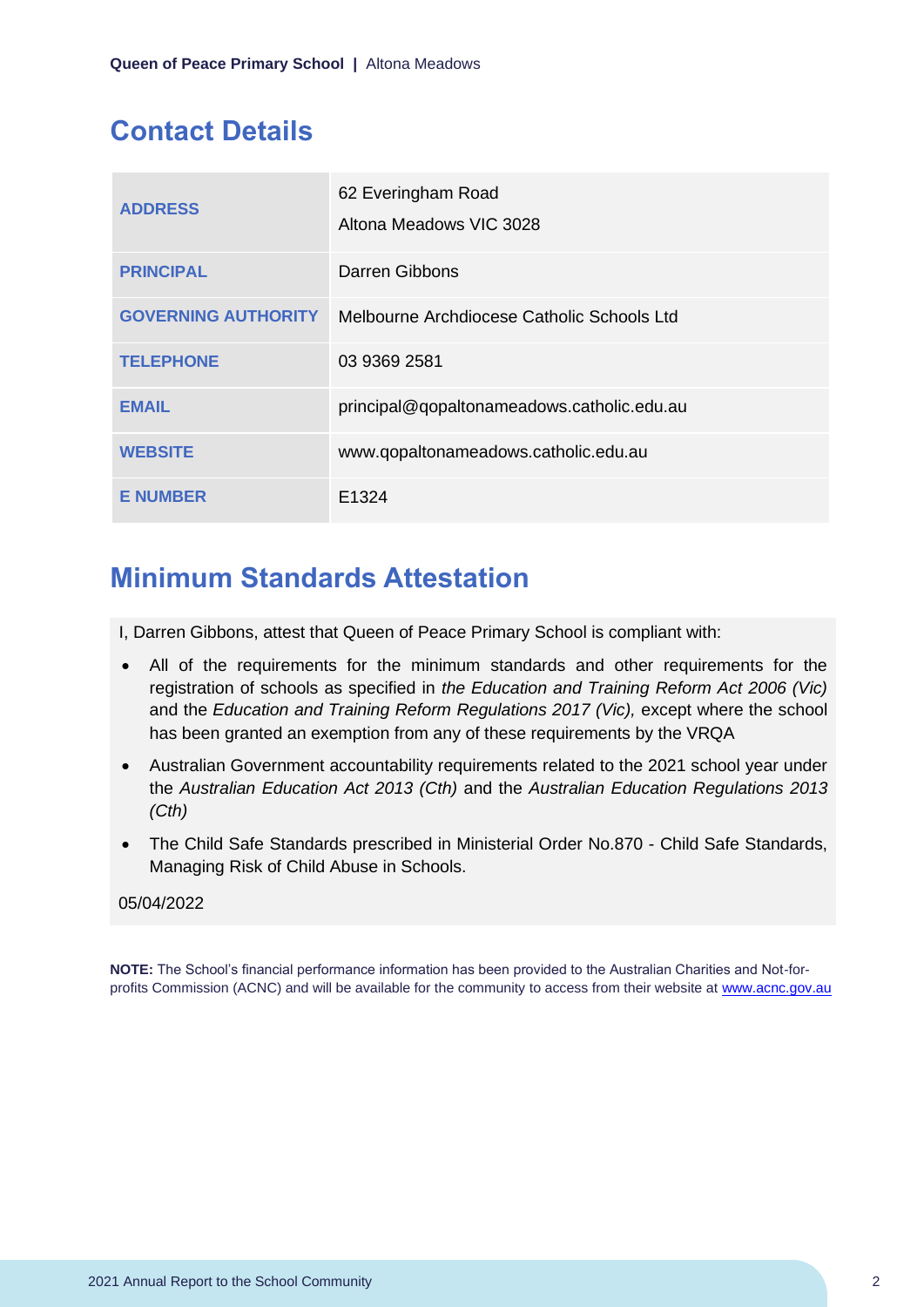### <span id="page-3-0"></span>**Governing Authority Report**

2021 has been a momentous year for Catholic education in the Archdiocese of Melbourne, with Melbourne Archdiocese Catholic Schools Ltd (MACS) assuming governance and operations of 290 schools which previously operated under unincorporated structures.

MACS was established to ensure these schools continue the mission of Catholic education to proclaim the Good News while equipping our young people with the education, knowledge, skills and hope to live meaningful lives and enrich the world around them.

Our schools were again asked this year to respond to the challenges of the coronavirus pandemic. Although asked to implement many measures to keep our staff and students safe, our schools were able to continue delivering a high-quality Catholic education through the resilience and dedication of our principals, school leaders and teachers.

Alongside this important work, we were also able to deliver a new policy suite for schools to ensure our students are safe and which enhance the consistency and transparency of school decision-making, while preserving school autonomy and respecting the local context of our schools.

School Advisory Councils have been established to actively support the principal and embed the life of the local Church in the life of each school. It has been wonderful to see so many parents and members of the wider parish community engaged in these critical forums.

Thank you for the support you have given our schools in 2021. We look forward to continuing to work with you as we strive to provide the young people of the Archdiocese of Melbourne with the best kind of education possible, one that fosters a formation of the whole person that is deeply and enduringly humanising.

Yours sincerely

Jim Miles Executive Director Melbourne Archdiocese Catholic Schools Ltd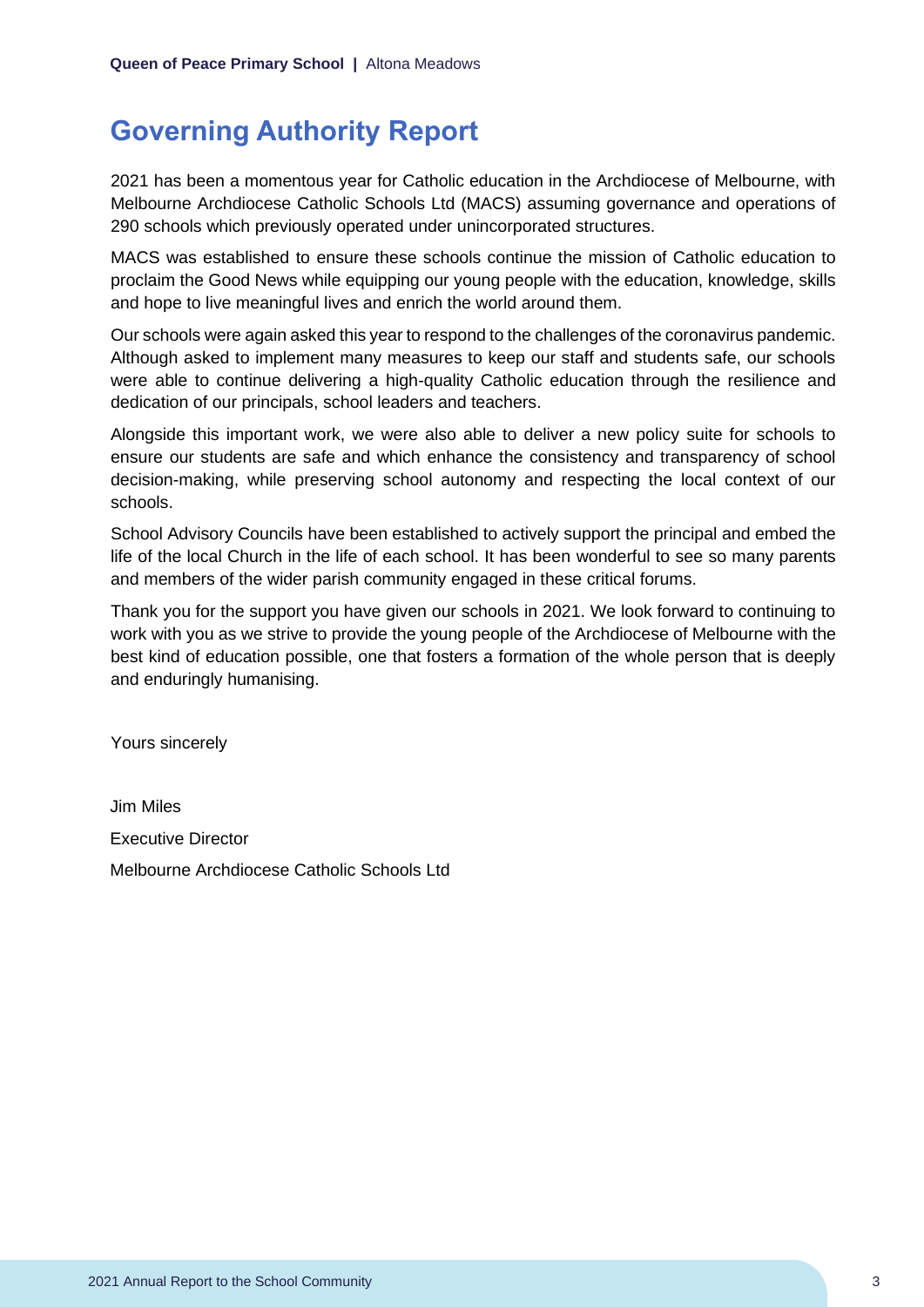### <span id="page-4-0"></span>**Our School Vision**

Our School Vision

Queen of Peace is a learning community that is Christ centered,

valuing Our Catholic Faith, The Human Person, Justice

and the pursuit of Excellence

We are children of God journeying together in our relationship with Jesus, alive in our world

We all have talents and capabilities that are nurtured in an environment that respects the dignity and worth of the whole person.

We welcome all people into a peaceful environment that empowers them to become proactive members of our global community.

We respect all people, in an environment that is just and free from discrimination and inequality.

We value opportunities for learning and reflection that challenge us to aspire to individual excellence.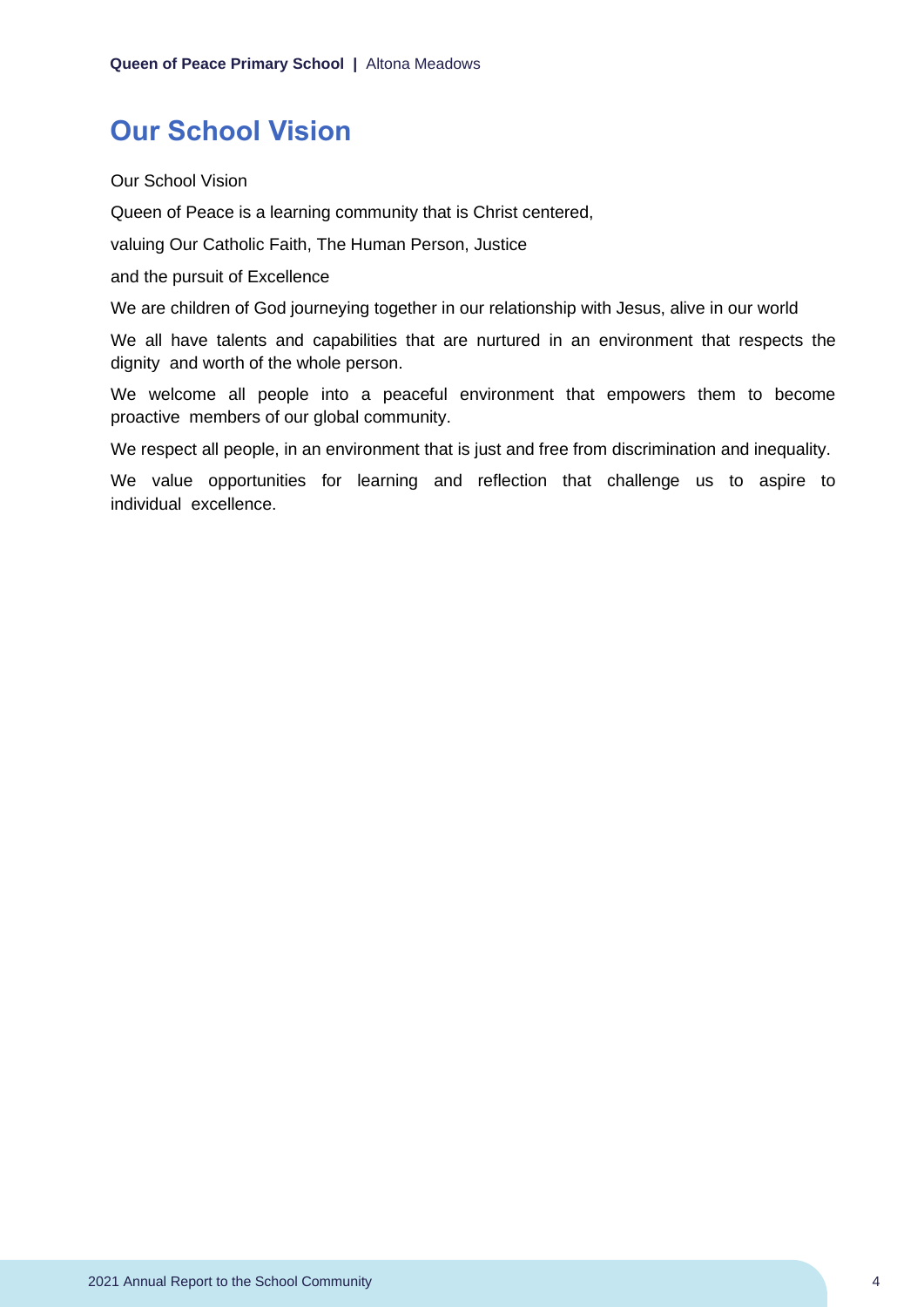### <span id="page-5-0"></span>**School Overview**

Queen of Peace Primary School is located in Altona Meadows; a suburb in the west of Melbourne and is one of five Catholic schools, within the Holy Trinity Catholic Parish. The parish church is on site and is a visible focal point to all children and families. It provides a shared space for worship and the school is well-supported and encouraged by the parish and assistant priests.

The schools in the parish work collaboratively to ensure the best possible models for Catholic education are provided for students. The principals of the five schools and the parish priest comprise the Holy Trinity Catholic Education Community, which meets regularly and has been operating for approximately fifteen years. This group has developed and implemented many shared initiatives including a consistent enrolment process for those who desire that their children attend one of the parish schools.

Queen of Peace Primary School opened in 1982 and in 2017 celebrated 35 years of Catholic education to the Altona Meadows community. In 2021 there were 54 teachers and support staff that cater for the needs of the children across 21 class groupings. The school has a high English as an Additional Language (EAL) component. The total number of children enrolled in 2021 was 478.

The school site covers approximately 2.65 hectares. The school is well resourced with eight portable classrooms and a permanent building which houses staff and administration facilities, library, computer room and a range of learning spaces. A separate building is used for music and visual arts and a large hall incorporates the canteen, office space and a multipurpose space with stage.

The school aims to provide curricula, co-curricular and extra-curricular initiatives that enable a wide range of learning experiences to improve spiritual, academic, physical, and social and emotional outcomes. The school runs developmentally appropriate P - Year 6 on and off site including camp days. Classes have Italian, Physical Education, Art and Music on a rotational basis. Access to and use of a range of digital technologies ensure staff can plan collaboratively and effectively. Students also have access to up to date technologies from Prep to Year 6 to assist with their learning program. Levels of communication have been improved giving students, staff and parents greater and more immediate access to learning.

The focus of all the Teaching Staff and Learning Support Officers is to provide personalised learning for all of our children. The role of the staff is to challenge the children to clearly define their own learning goals and support them through their learning to achieve these goals.

Technology plays a big part in the Learning and Teaching as well as staff communication and collaboration. Queen of Peace embraced the Google Apps For Education (GAFE), applications (now called G-Suite) and began using it for staff planning, collaboration amongst staff and children and in the classrooms.

The school aims to provide a wide range of curricula, co-curricular and extra-curricular initiatives that provide all students with an opportunity to reach a level of personal excellence, academically, physically, spiritually, socially and emotionally.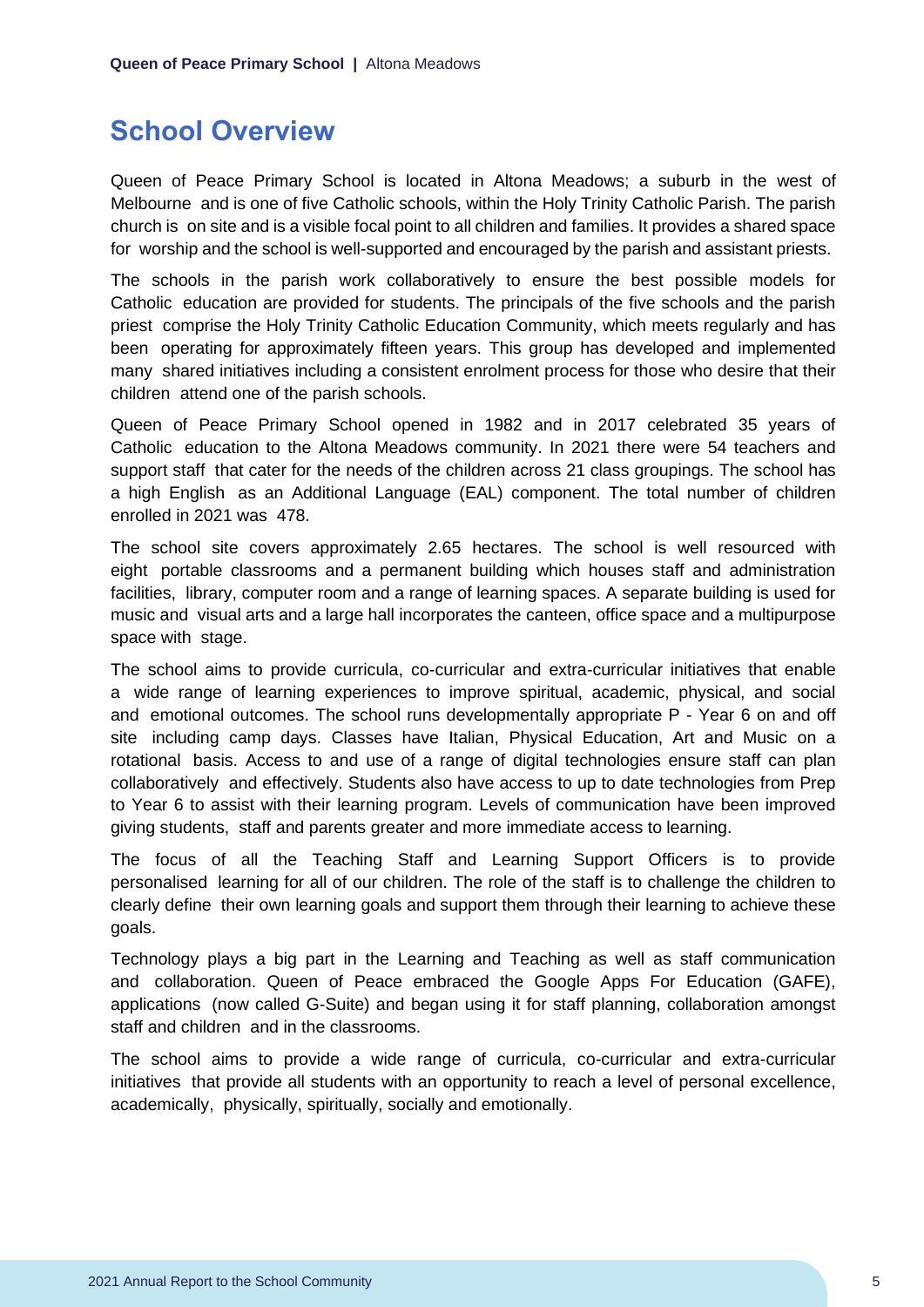## <span id="page-6-0"></span>**Principal's Report**

Dear Parents and Friends of the Queen of Peace community.

In the light of the COVID crisis, much has been said of the uniqueness and challenges of 2021. The challenges have been enormous and there has never been a more difficult or disruptive school year in my time in education.

During the last two our school community has been a beacon of hope for all. I have been so proud of our school this year. The community came together and demonstrated the care and compassion that we espouse in our school vision. Having this so visibly enacted in our school community is a point of pride for me. We should be very proud of the Queen of Peace community, our resilience, our care and compassion, and our dedication to what is important.

We are particularly proud of our students. Despite the challenges of off site learning and restrictions, our students, with the strong direction and support of their families, have found a way to lead, to learn and to celebrate.It is always important to recognise the vital role of the children's contribution to Queen of Peace. Their enthusiasm, friendliness and positivity, as well as their willingness to share their life experiences, have certainly enhanced our school. Allied with the children, has been the appreciative support of our parents. Together we have the common belief that our children are the essence of our school.

Our staff have been magnificent. In the face of pressure and challenge, the dedication and creativity of our staff has been obvious to all. We believe in teaching children knowledge, skills and understanding about their spiritual life as well as their academic, physical, emotional and social learning. We continue to build on our Religious Education program for our families so that we reach all our families from Prep to Year 6. Faith is a lifetime process, and we want to support parents in faith life education throughout the time that their child/children attend our school.

Our Teaching and Learning leader continued to lead us in the development of a contemporary approach to teaching and learning. In 2020, we completed a major building project that transformed our existing learning spaces into flexible learning spaces that support a variety of learning scenarios, both whole group, small group, project based and presentation.

The quality of our school is evidenced by the positive achievements of our students in all areas of their learning, the dedication, commitment and excellence of our teachers, and the wonderful participation in and support of the parents for our school. I am proud of the professional expertise in the five sphere areas of Education in Faith, Learning and Teaching, Wellbeing, Leadership and Management, and School Community. We are proud of the achievements at Queen of Peace and wish to ensure that the community is informed of these great accomplishments.

Finally, we thank Father John Healy. His support and friendship has allowed our school community to continue to be an integral part of our parish.

I thank all who have provided support and positivity to Queen of Peace during this extraordinary year.

Darren Gibbons

**Principal**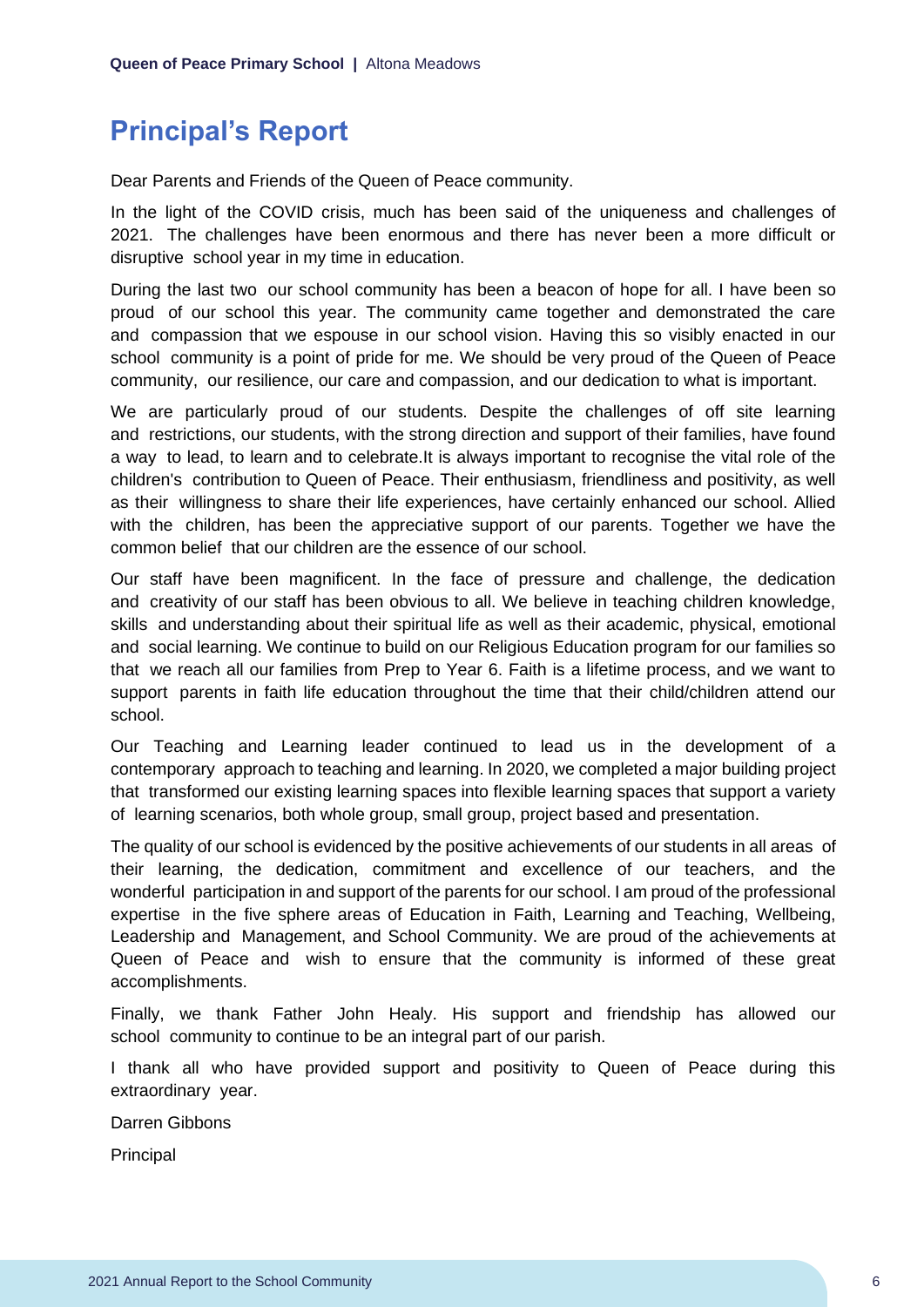## <span id="page-7-0"></span>**Education in Faith**

#### **Goals & Intended Outcomes**

To further strengthen Queen of Peace as a prayerful, active and authentic Catholic community which encourages individuals to come closer to God and to live out Gospel values in today's world.

That the Catholic culture strengthens and the school community enacts our vision as disciples of Jesus.

#### **Achievements**

School Data Snapshot for 2021 shows staff at QoP have further developed their understanding of recontextualization and the teaching of religious education in a contemporary world.

Faith Life Inquiry at Queen of Peace continued to provide opportunities for students to make authentic connections between their place in the world and religious education, both at school and during remote learning.

Participation in Prayer Collective by the Religious Leader and class teacher representative involving 4 primary schools from Holy Trinity Parish and facilitated by the Western Zone religious consultants

Teachers participated in Professional Learning Communities (PLC's) where they unpacked whole school scriptures linked to units by deepening their understanding of the scripture by reading a commentary.

Design FLI units that link the RE curriculum and whole school FLI unit

Teachers continued to provide meaningful and engaging religious lessons throughout remote learning.

#### **VALUE ADDED**

- Beginning of school year mass and commissioning of school leaders
- Ash Wednesday Mass-Years 4-6. Prayer Service Year Prep to Year 3
- Annual Easter Pilgrimage to the local "100 Steps" was cancelled due to COVID restrictions. However, school still conducted Holy Week enactment and Stations of the Cross around the school oval and parent were able to attend.
- Whole school Prayer services live-streamed in classrooms throughout restrictions and lockdowns. Prayer Services included celebrating our school feast day and end of year celebrations.
- Children participated in Visio Divina as another way to encounter prayer.
- Year 6 Graduation Night. Prayer Service live-streamed for parents. Children attended onsite.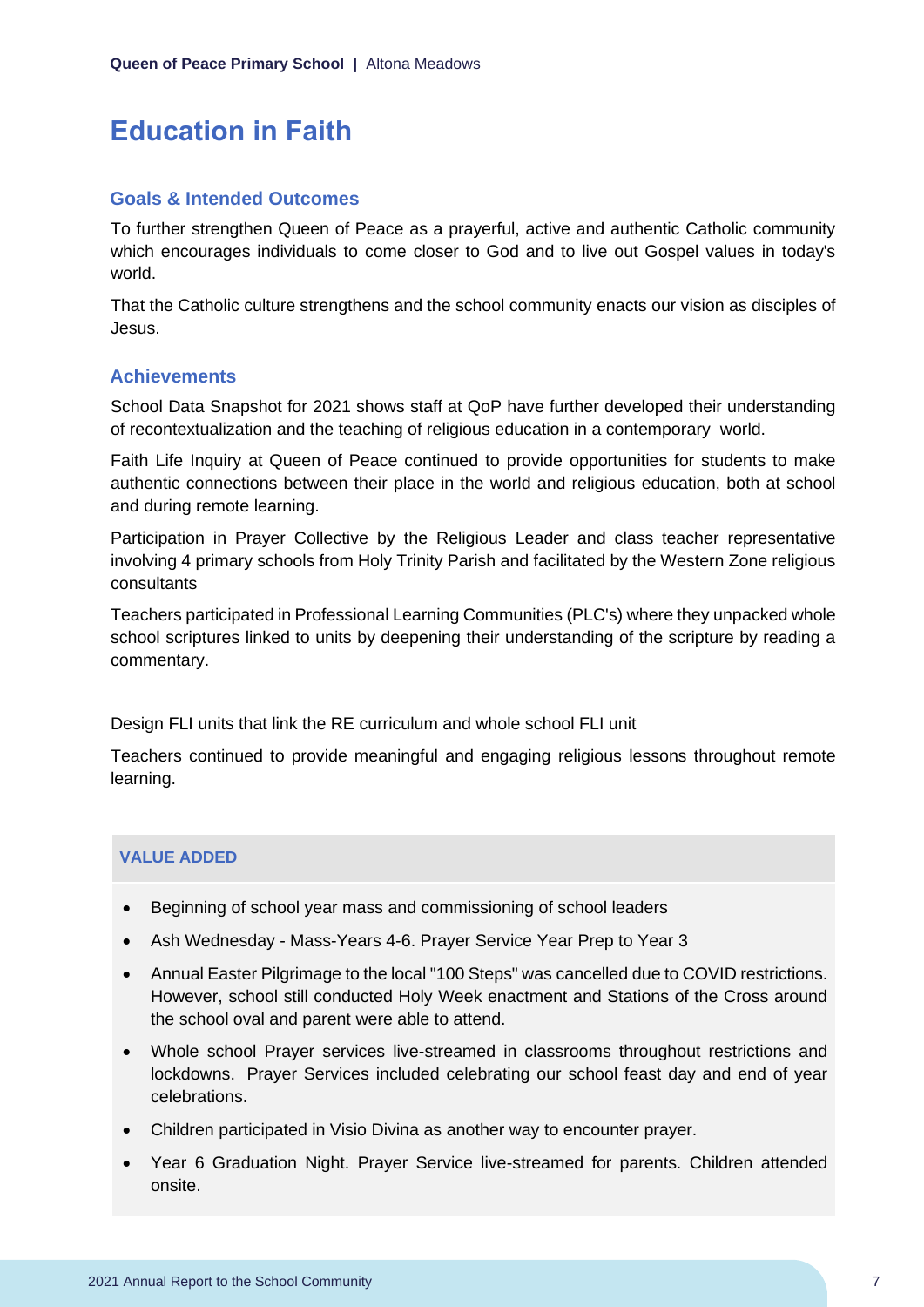# <span id="page-8-0"></span>**Learning & Teaching**

#### **Goals & Intended Outcomes**

To strengthen and sustain a learning culture that challenges, engages and empowers all to be confident and successful learners in and beyond the classroom

- 1. That student engagement and motivation in learning improves.
- 1. That student's outcomes reflect high levels of learning growth across the curriculum, particularly in English and Mathematics.

#### **Achievements**

At Queen of Peace we have developed an intentional, coherent and viable curriculum that is continually evolving with current curriculum challenges. 2021 proved to be another challenging year where we again delivered our teaching and learning program remotely for part of the year. The curriculum endured through the challenges of home learning as the staff delivered learning via Google Classroom, Seesaw, filmed lessons and live lessons with the whole class, small groups and individuals. The staff, students and parent community rose to the challenge of home learning and are to be commended on their continual pursuit of excellence throughout this very challenging year.

Queen of Peace has clear, agreed school pedagogical practices across all year levels which are informed by the Religious Education Framework and the Victorian Curriculum. These practices include Faith Life Inquiry, Guided Reading, VCOP (Vocabulary, Connectives, Openers and Punctuation), PASA (Pattern and Structure Mathematics Awareness Program) Number Talks, Multiplicative Thinking and differentiated learning. Teachers stay informed with current classroom practices through professional development, weekly PLC meetings (Professional Learning Community), facilitated planning and school based professional learning.

The Literacy Levelled Intervention (LLI) was introduced in Semester Two and continued during remote learning. This has proved to be an effective practice. The students performed positively and reached their target in reading.

In 2021, the teachers engaged in the Teaching Sprint process as a tool to undertake collaborative teacher learning and improve practice, focused on improving student outcomes. The team learning gained through the Learning Sprint in Mathematics developed teachers' pedagogical content knowledge in teaching Reasoning. Strategies such as Number Talks contributed to a learning environment where students take risks in their thinking and questioning.

Facilitated Planning and Professional Learning Team meetings continued weekly in 2021, utilising Google meets during the lockdowns, to provide opportunity for collegial discussion and sharing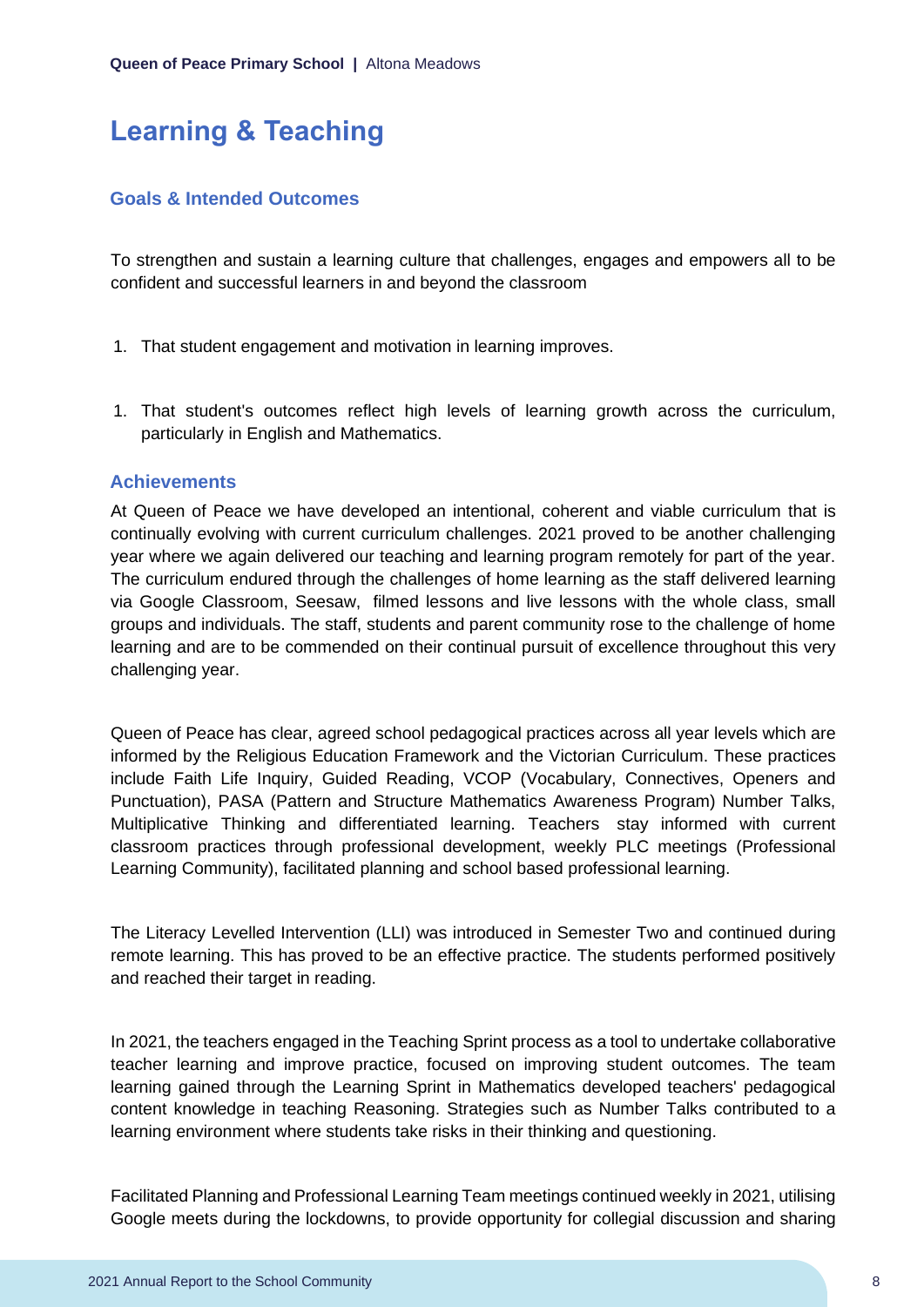of common goals and practices. Collaboration between educators was focused on improving student learning and achievement. A highly structured approach to Facilitated Planning supported teachers to use and interpret data to analyse and plan for student learning. The meeting content included analysing assessment data, Teaching Sprints, National Consistent Collection of data (NCCD), English as an Additional Language, STEM and Culture of High Expectations.

Exploring a Culture of High Expectations was a priority in 2021. Over three PLC meetings across the year teachers worked together to gain a deeper understanding of high expectation teaching. The teachers investigated how a combination of high expectation beliefs and high impact teaching practices have the biggest effect on student learning. Together the teachers explored Growth Mindset, productive struggle, perceptions, grouping, goal setting and questionning. From this work the teachers identified a goal and focus to action in their learning space.

Teachers use a variety of summative and formative assessments to ensure student learning growth and to differentiate the teaching. A focus on assessment and data analysis continued to be the driver behind planning for learning and teaching at Queen of Peace. Teachers follow a whole school assessment schedule which outlines assessments which are carried out throughout the year and for each level in both Literacy and Mathematics. Ongoing and consistent monitoring of student learning using data provides information about each student and their next point of learning.

Throughout 2021, the school continued to offer a balanced and viable curriculum, with Physical Education, Italian, Visual Art, Music and Library being offered at Queen of Peace. Some programs were suspended during remote learning to enable resources to be deployed in areas of need. This included additional literacy support with some of our children across all year levels.

We continued to invest in new ways to engage our learners through the use of technology. The eLearning leader played a critical role in providing professional learning and support to ensure that we incorporated digital technologies across all areas of the curriculum.

#### **STUDENT LEARNING OUTCOMES**

Literacy:

In February 2021, the teachers administered the BAS (Fountas & Pinnell Benchmark Assessment System) test to determine students' comprehension level. This data was analysed and used to differentiate learning and teaching. The post test was administered to all students in November to measure growth. Most students who were given the post test showed growth, up to 1 - 3 levels, between February and November and achieved the expected level, while some achieved above the standard.

In Years Prep to Two, Running Records continued to inform learning and teaching throughout 2021. A Running Record is an assessment tool which gives information on a student's reading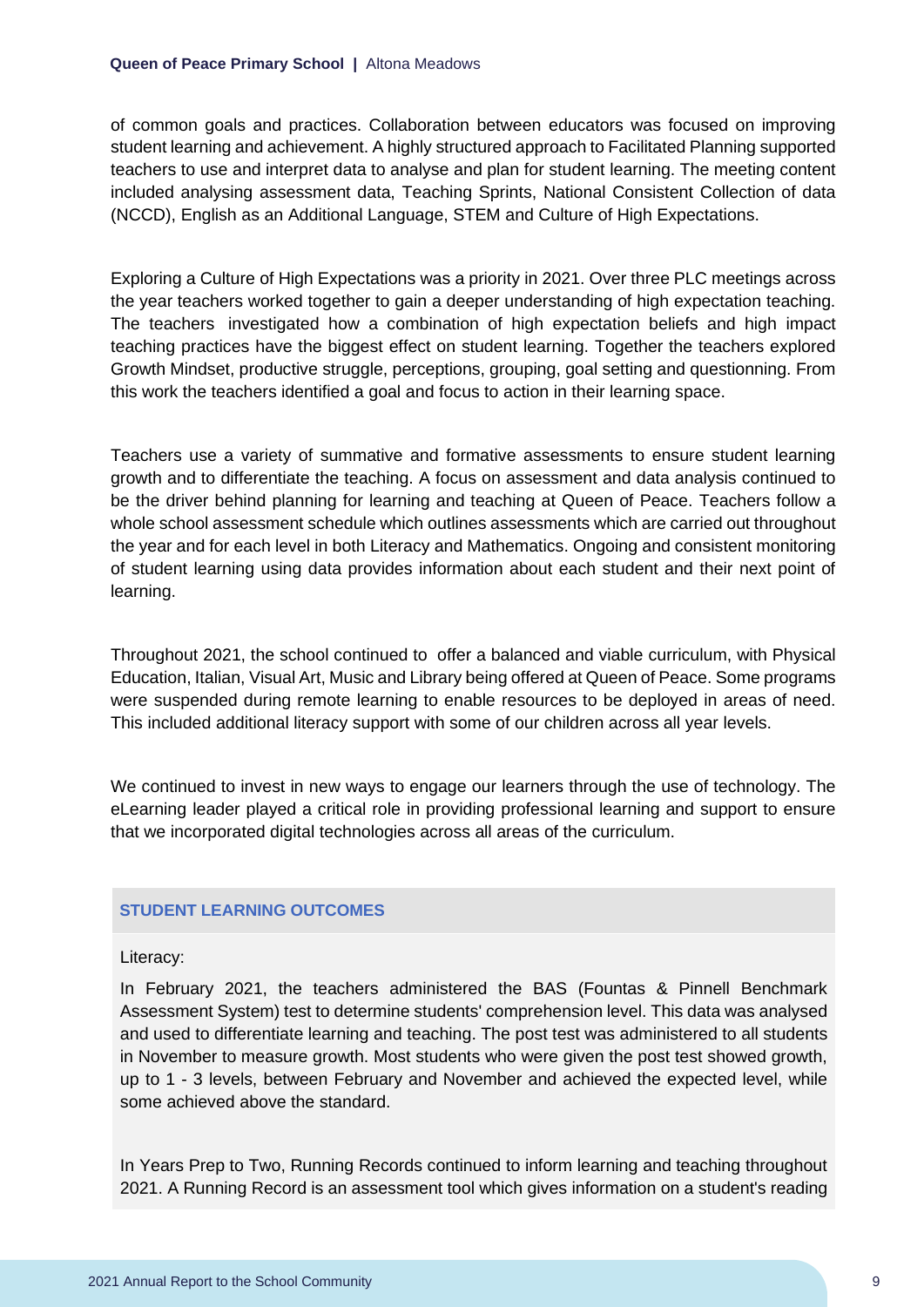as it is happening. It provides information on; word reading accuracy, errors and self corrections and analysis of the reading strategies used.

Year Prep- The data for reading shows positive growth with higher percentages of children at benchmark, above and well above at the end of 2021.

Year One- At the end of 2021, the data for reading showed most of the children are above the expected level.

Year Two- The data for reading shows consistency throughout the year. All but a few of the Year 2 children are performing above the expected level.

NAPLAN data has shown that over 75% of year 3 and 5 students have achieved the minimum standard in Spelling, Reading, Writing, Grammar and Punctuation.

#### Numeracy:

Pattern and Structure Assessment (PASA) investigates how children think about mathematical ideas and underlying tasks. PASA consists of three one-on-one assessments each consisting of approximately 15 tasks, covering a wide variety of ideas that underlie; number and algebra, measurement and geometry, statistics and probability.

The Learning and Assessment Framework for Multiplicative Thinking (LAF) was developed on the basis of research conducted through the Scaffolding Numeracy in the Middle Years (SNMY) project. It consists of The LAF attempts to bring together all of the key ideas, strategies and representations of multiplication and division needed to work flexibly and confidently with whole numbers, fractions, decimals and percent across a wide range of contexts. The LAF is organised in terms of 8 zones from initial explorations with concrete materials through to the confident use of a wide variety of multiplicative structures and symbolic forms

In 2021, the PASA assessment was administered in February to Years Prep to Two and the data was used to inform learning and teaching.

Years 4-6 administered the Multiplicative Thinking Assessment as part of the Scaffolding

Numeracy in the Middle Years Program. This Data was used to plan and implement the SNMY activities both at school and during Remote Learning.

Post Testing was not conducted in these two programs due to Covid disruptions and the impact this may have had on growth from Pre-post.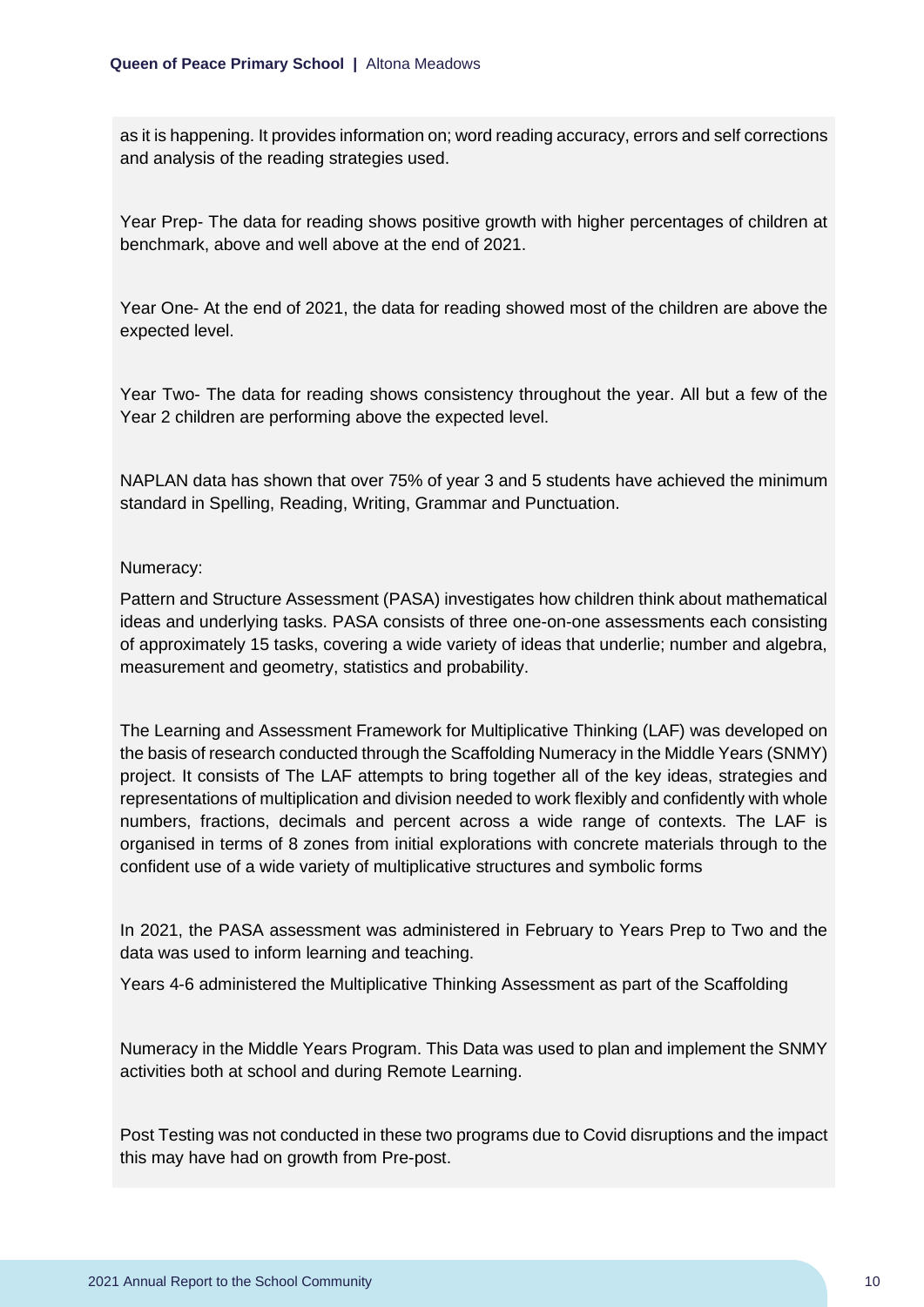| <b>NAPLAN TESTS</b>                   | 2019<br>$\frac{0}{0}$ | 2020                         | $2019 - 2020$<br><b>Changes</b> | 2021<br>$\frac{0}{0}$ | $2020 - 2021$<br><b>Changes</b> |
|---------------------------------------|-----------------------|------------------------------|---------------------------------|-----------------------|---------------------------------|
|                                       |                       | $\star$                      | $\star$                         |                       | $\star$                         |
| YR 03 Grammar &<br><b>Punctuation</b> | 98.4                  | $\qquad \qquad \blacksquare$ | $\overline{\phantom{a}}$        | 96.9                  |                                 |
| <b>YR 03 Numeracy</b>                 | 96.7                  | $\qquad \qquad \blacksquare$ |                                 | 98.5                  |                                 |
| YR 03 Reading                         | 100.0                 | $\overline{\phantom{a}}$     |                                 | 100.0                 |                                 |
| <b>YR 03 Spelling</b>                 | 96.7                  | $\overline{\phantom{a}}$     | $\overline{\phantom{a}}$        | 93.8                  |                                 |
| <b>YR 03 Writing</b>                  | 100.0                 | -                            |                                 | 100.0                 |                                 |
| YR 05 Grammar &<br><b>Punctuation</b> | 97.2                  | $\qquad \qquad \blacksquare$ |                                 | 100.0                 |                                 |
| <b>YR 05 Numeracy</b>                 | 100.0                 | $\overline{\phantom{0}}$     |                                 | 98.2                  |                                 |
| <b>YR 05 Reading</b>                  | 100.0                 | $\overline{\phantom{a}}$     | $\overline{\phantom{a}}$        | 100.0                 |                                 |
| <b>YR 05 Spelling</b>                 | 95.8                  | $\overline{\phantom{a}}$     |                                 | 94.7                  |                                 |
| <b>YR 05 Writing</b>                  | 100.0                 | -                            |                                 | 100.0                 |                                 |

#### **PROPORTION OF STUDENTS MEETING THE MINIMUM STANDARDS**

\* There are no NAPLAN results to report in 2020 as the Australian Government decided that due to the COVID-19 pandemic NAPLAN Assessments would not take place.

\*\* Data cannot be reported for this year as the number of students that sat the test was below 5 and the data has been suppressed for privacy reasons in accordance with the ACARA NAPLAN data reporting provisions.

\*\*\* No students sat the NAPLAN tests in this year level and in one or both of the relevant years.



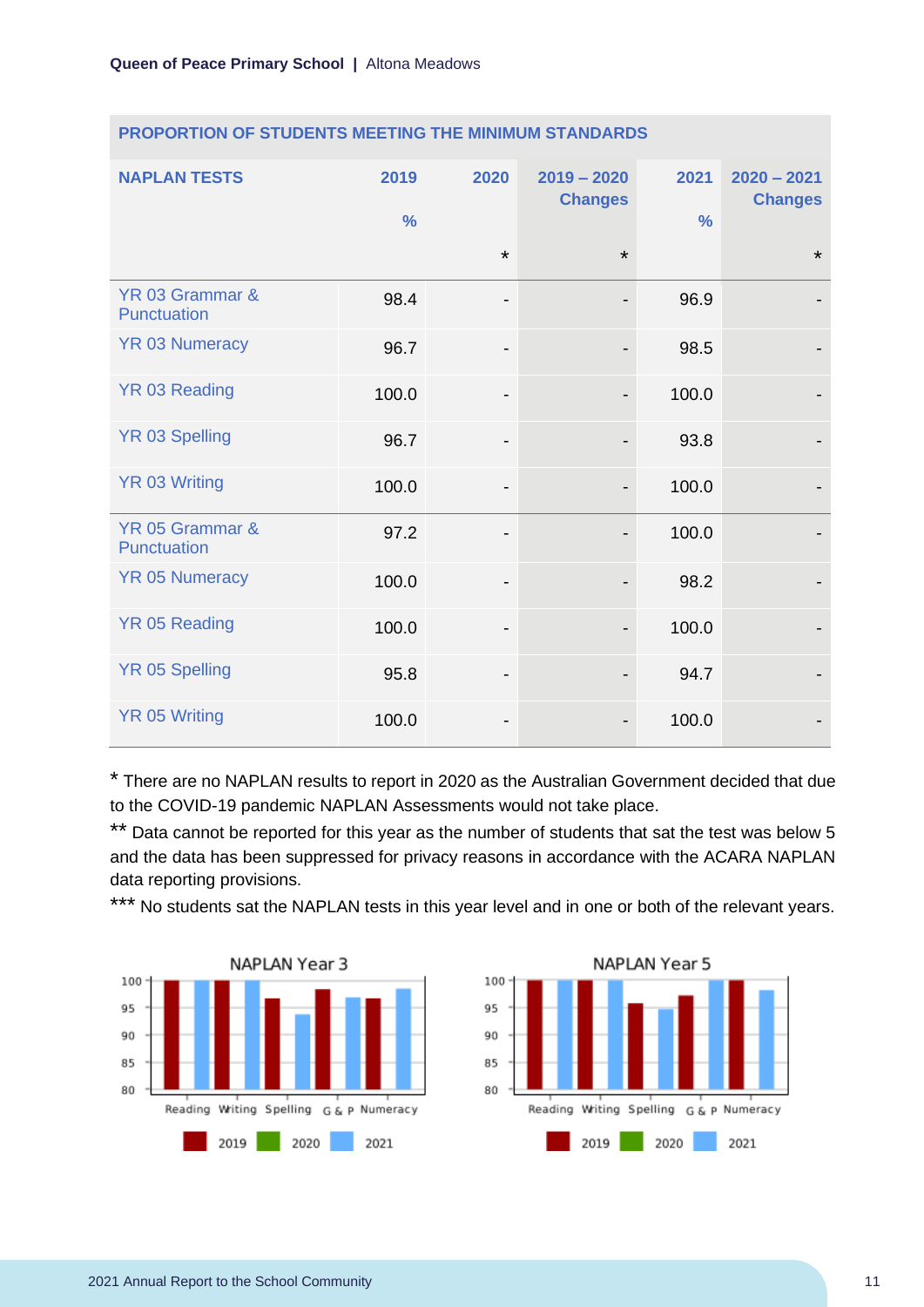# <span id="page-12-0"></span>**Student Wellbeing**

#### **Goals & Intended Outcomes**

To ensure social and emotional competencies and capacities of all, to enable and continue to foster respectful relationships and behaviours.

Intended Outcomes

That student wellbeing capabilities deepen and develop as responsible people with a positive growth mindset.

#### **Achievements**

In 2021, despite two teremsof Remote Learning due to COVID 19, Queen of Peace continued to support students and families both socially and emotionally.

On average, 42 students attended onsite supervision per day. These children were supported academically by staff.

All class teachers including specialist teachers and Learning Support Officers engaged with students on Google Meets remotely, either in small groups or individually. In many cases several times throughout the day. The Wellbeing and Diversity Leaders also scheduled remote check-ins with our vulnerable families and students.

Daily Wellbeing tasks were scheduled as part of the timetable. Foundation to year 3 via the Seesaw App and years 4-6 through Google Classroom.

These tasks focused on the social and emotional learning competencies and well-received by students and families.

Our Catholic Care school counsellor continued to support her clients, making regular contact with students and their families and then liaising with class teachers for extra support if required.

Pre and post Remote Learning in 2021, the Directed Play timetable supported all students during recess and lunch times. Opportunities such as Lego, Drawing, Gardening Club, STEM and Board Games encourage children who struggle with negotiating friendships, dealing with conflict or managing the overwhelming number of students out in the yard, in a supported environment.

Although only one intake could be completed in 2021,the Seasons for Growth program run by the wellbeing Leader, was offered and 15 students participated in this program.

#### **VALUE ADDED**

The following programs and activities supported our families and students - • Student organised activities & fund-raisers (JSC, School Captains & House Captains)

- Development of mindfulness activities and strategies in the classroom
- Directed Play Timetable
- Implementation of class circle time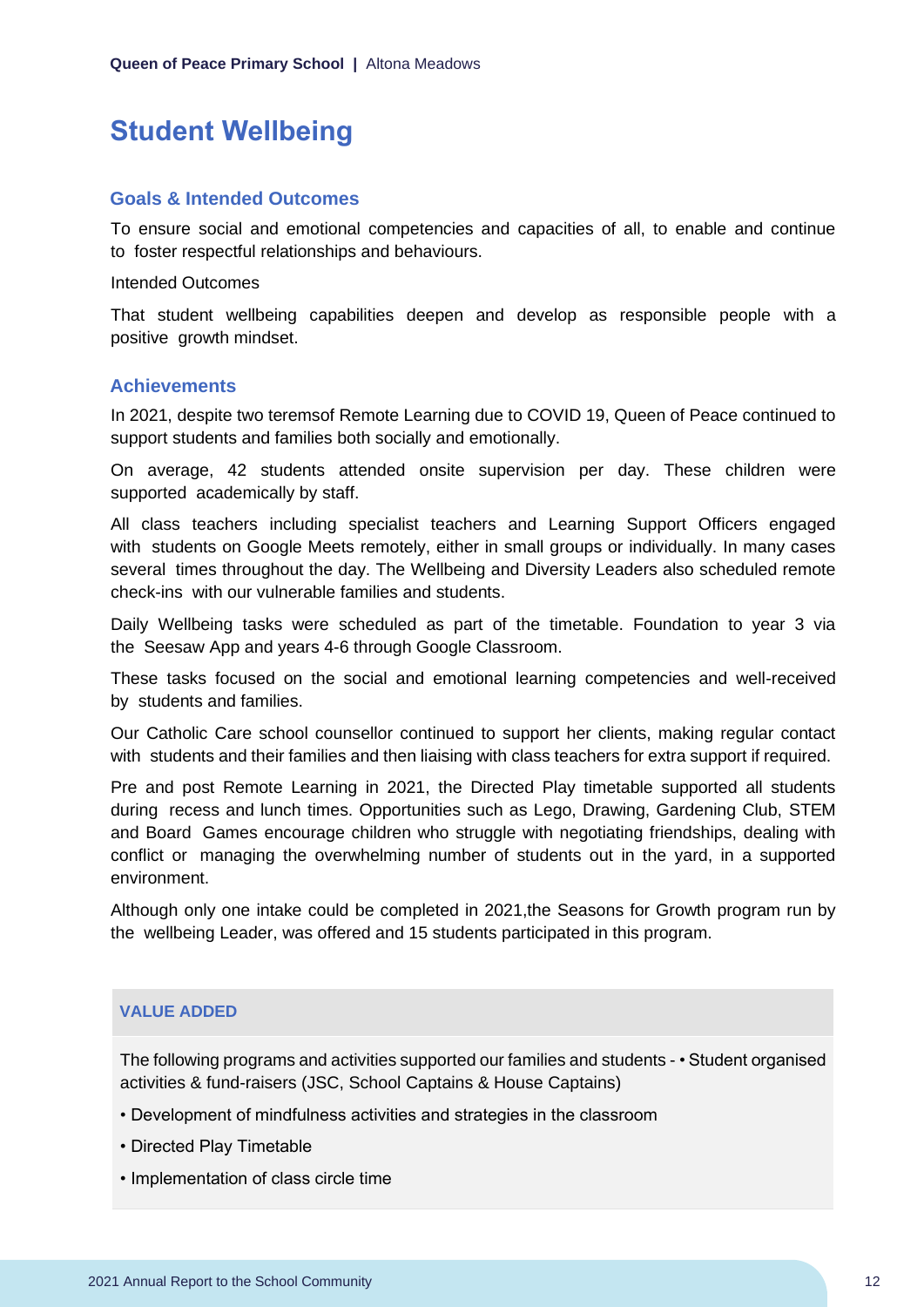- Seasons for Growth program
- Catholic Care school counsellor
- Buddy program throughout school Prep 6

• School participation in special days such as Harmony Day, ANZAC Day, Reconciliation Week

• Fortnightly school assemblies organised by Year levels showcasing what is happening in the classroom, around the school and in our community.

- Child Safety initiatives such as eSmart and cyber-safety
- Implementation of classroom programs that incorporate social and emotional capabilities
- Queen of Peace Facebook page that offers parent workshops, readings and wellbeing advice.
- Inclusion of Wellbeing page in the monthly school newsletter

#### **STUDENT SATISFACTION**

Student, Year 5 & 6, survey conducted by MACS in 2021 indicate that :

- 96% of students feel that their teachers hold then to high expectations
- 91% of students believe that they are a valuable member of our community
- 93% of students have a positive mindset about themselves as learners
- 88% of students are positive about the social and learning climate of Queen of Peace

#### **STUDENT ATTENDANCE**

Teachers record student attendances on NForma each morning, after lunch and at the end of the day. If a student has not arrived by 9am they are marked as absent. An automated text is then sent to families asking for them to contact the school with a reason for the student's absences.

Parents/guardians record absences via a goggle form (Student Absence Form) in a link on the school website. There is also a QR code families can use. Class teachers will receive an alert email as will the office staff.

Families can also inform a class teacher or the office staff in advance via a phone call, letter, email or verbally.

Any unexplained absences are followed up with a text or phone call on the same day. This may be carried out by the office staff or in cases where the student has multiple unexplained absences, the Wellbeing Leader Marisa Te will make contact with the family.

During Remote Learning in 2021, onsite teachers recorded the attendance sheet.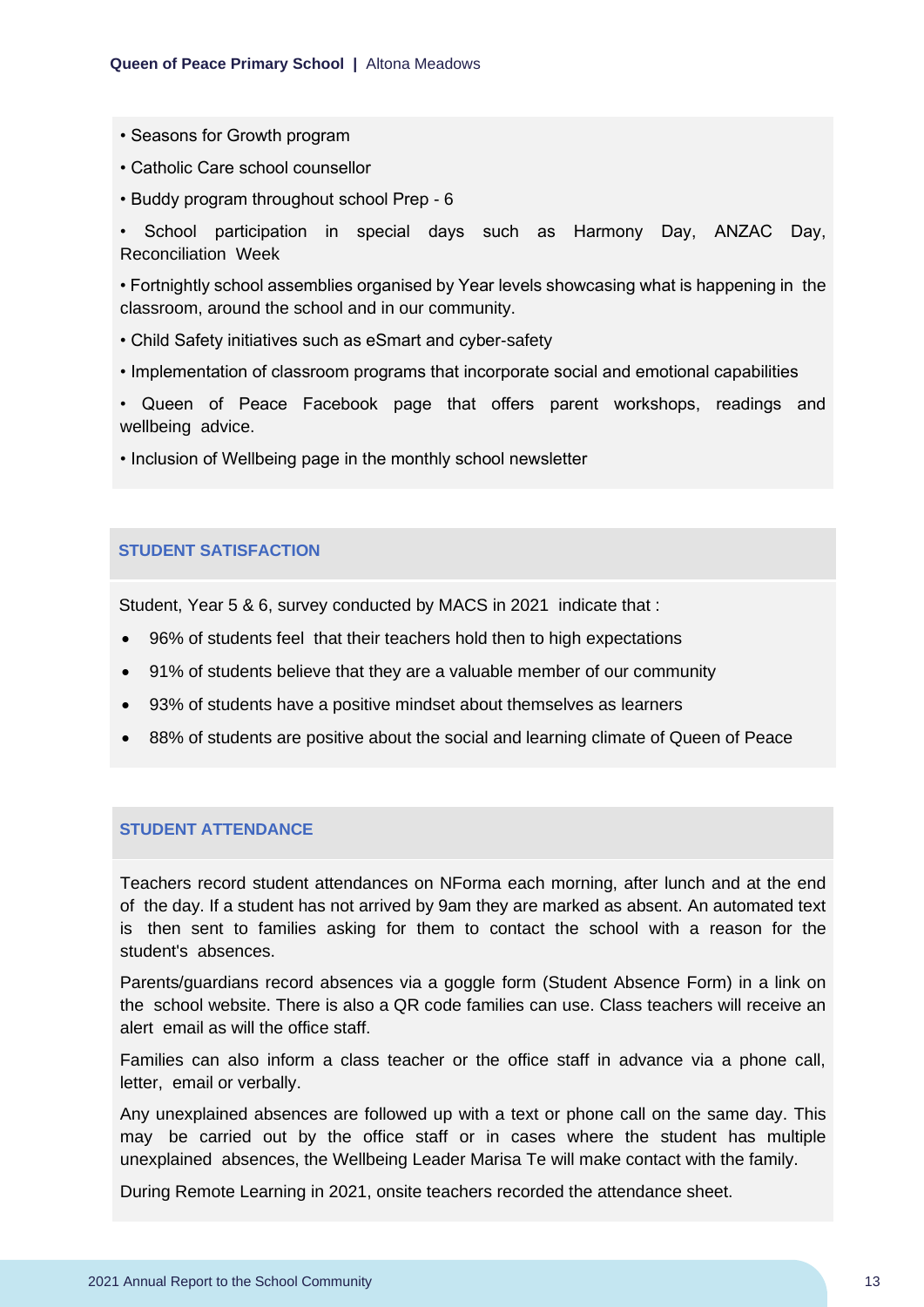Class teachers who had concerns about students not attending 2021 Online Learning classes were reported to the Wellbeing or Diversity Leaders who made contact with families.

| AVERAGE STUDENT ATTENDANCE RATE BY YEAR LEVEL |       |
|-----------------------------------------------|-------|
| <b>Y01</b>                                    | 95.7% |
| <b>Y02</b>                                    | 94.5% |
| <b>Y03</b>                                    | 96.1% |
| <b>Y04</b>                                    | 96.0% |
| <b>Y05</b>                                    | 95.7% |
| <b>Y06</b>                                    | 96.4% |
| Overall average attendance                    | 95.7% |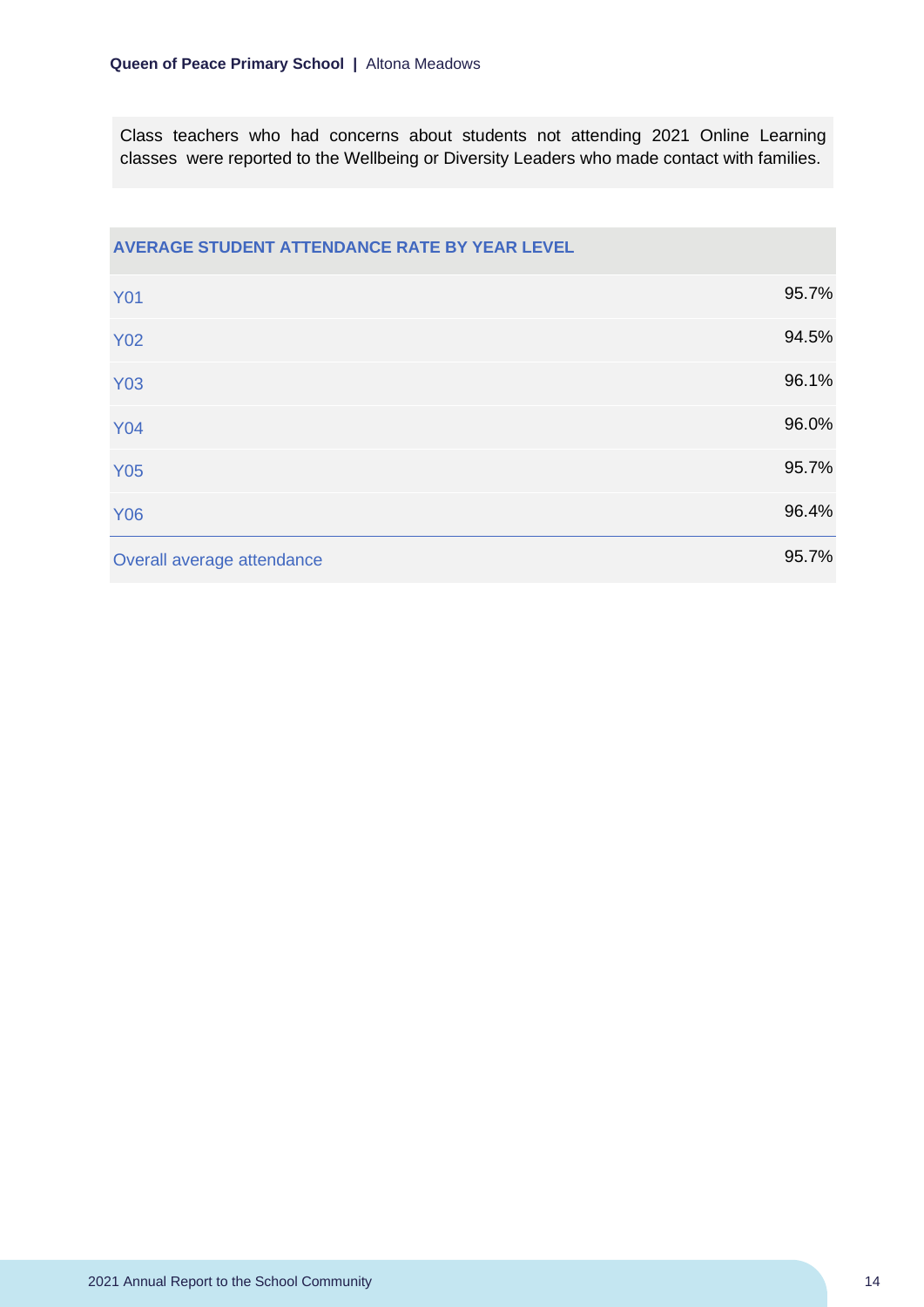# <span id="page-15-0"></span>**Child Safe Standards**

#### **Goals & Intended Outcomes**

At Queen of Peace we hold the care, safety and wellbeing of children and young people as a central and fundamental responsibility of our school. Our commitment is drawn from and inherent in the teaching and mission of Jesus Christ, with love, justice and the sanctity of each human person at the heart of the gospel (CECV Commitment Statement to Child Safety).

The person of each individual human being, in his or her material and spiritual needs, is at the heart of Christ's teaching: that is why the promotion of the human person is the goal of the Catholic school (Congregation for Catholic Education 1997, n. 9).

Queen of Peace demonstrates a strong commitment to the care, safety and well - being of all students at our school. It provides an outline of the policies, procedures and strategies developed to keep students safe from harm, including all forms of abuse in our school environment, on campus, online and in other locations provided by the school.

#### **Achievements**

Queen of Peace holds the care, safety and wellbeing of children and young people as a central and fundamental responsibility of our school. Our commitment is drawn from an inherent belief in the teaching and mission of the gospel.

Over the past 3 years Queen of Peace has furthered its commitment to providing a safe environment for all students by actively implementing processes that establish expectations and accountabilities for people working with our students. The continued application of student well being programs such as the Restorative Practices Policy , "Cool Kids"(Anxiety),"Seasons" (Grief and Loss) , "CASEA" program to support children with social and emotional difficulties, "Oz Child" a psychologist group that work within schools and "Socially Thinking" a program to further support children to be resilient and develop positive mindset.

Queen of Peace has continued to broaden its comprehensive suite of Child Safety policies & procedural documents to incorporate aspects relating to the following:

• Working With Children Check Requirements - To reflect changes to the WWCC that came into effect in August 2017;

• Organisational Duty of Care - Defining the school's statutory 'duty of care' to take all 'reasonable precautions' to protect students and young people under their care;

• Reportable Conduct Scheme - Outlining how the school responds to allegations of child abuse and child-related misconduct by employees & volunteers;

• School Attendance Guidelines - Defining the school process for monitoring student attendance and strategies to be implemented where their safety or welfare is of concern.

All Queen of Peace staff members participate in regular briefings and training to ensure the school's legislative obligations and the school's Child Safety Strategy remains front of mind. Staff members have participated in a variety of training initiatives including:

• On-line Mandatory Reporting Modules (Annually);

- Protect Responding to Suspected Student Sexual Offending;
- The School's Child Safety Policy & Code of Conduct (Annually);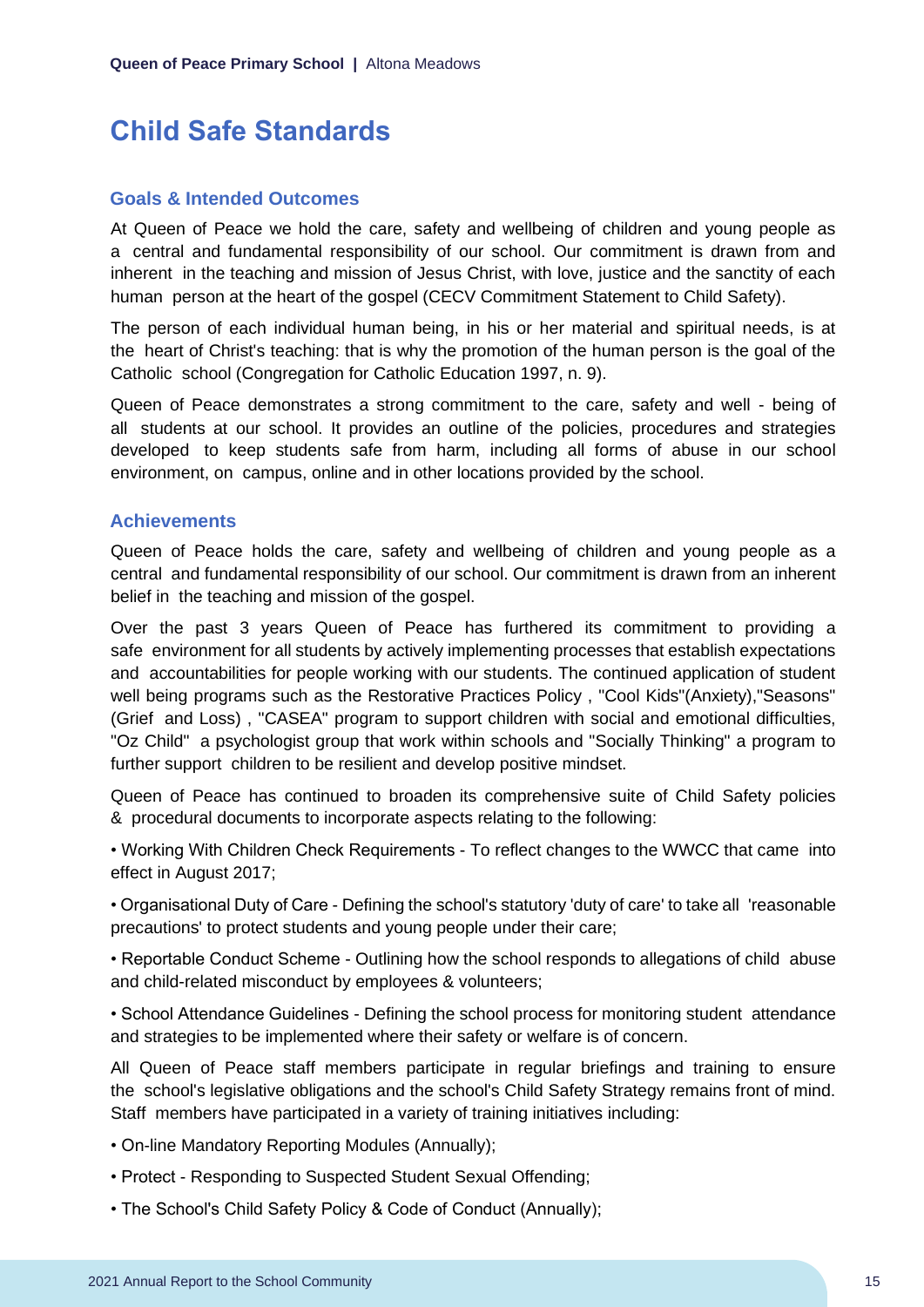- Reportable Conduct Scheme Requirements;
- Organisational Duty of Care;
- Risk Management Excursions & Camps;
- School Attendance Requirements.

Queen of Peace has continued to actively engage the school community in all aspects of Child Safety. Briefing sessions have been held with members of the school community to further disseminate requirements of Child Safety Standards, the school's Code of Conduct and its expectations of those who intend to participate in 'Child Connected Work'.

The school's Child Safety Strategy is communicated to new members of the school community at enrolment, with ongoing briefings facilitated via the school newsletter and website.

Queen of Peace continues to implement Human Administrative & Human Resource practices to ensure its recruitment & performance management processes not only identify the most suitable candidates to undertake 'Child Connected Work', but fosters continual improvement in Child Safety practices.

To achieve this the school ensures that the following Human Resource processes have a child safety focus:

- Position advertisements
- Position descriptions
- Referee Checks
- Key Performance Indicators have a Child Safety focus
- Victorian Institute of Teaching Registration (VIT)
- Working With Children Checks & National Criminal Record Checks
- Screening of Casual Relief Teachers, Contractors and Volunteers.

Queen of Peace maintains detailed records to support the screening and ongoing supervision of any individual required to undertake 'Child Connected Work'.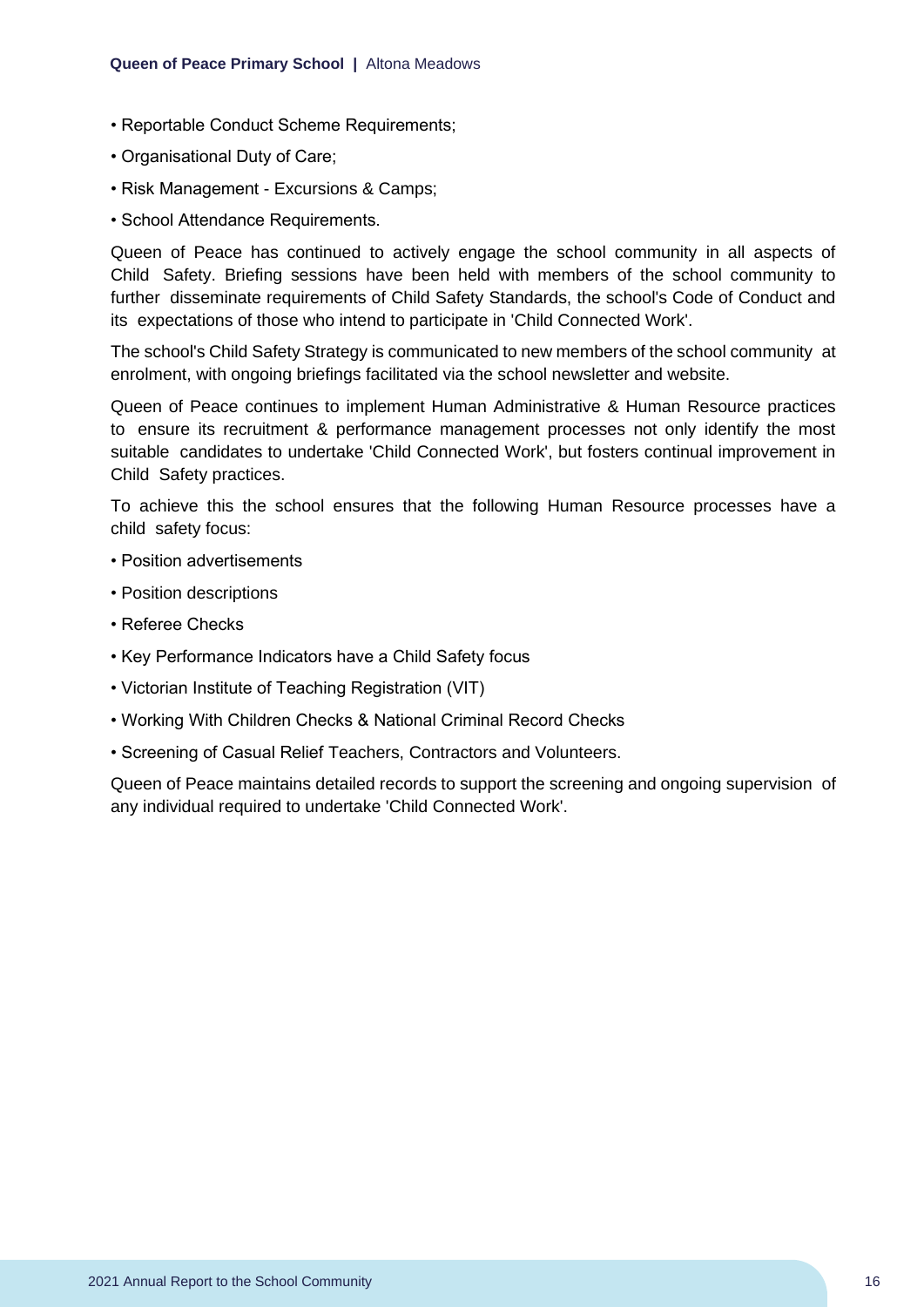### <span id="page-17-0"></span>**Leadership & Management**

#### **Goals & Intended Outcomes**

1. To further develop and sustain a strong professional learning culture through shared and strategic leadership and management.

2. That improved communication and enhanced staff empowerment will create an environment which supports staff learning and professional growth.

#### **Achievements**

During 2021 we were able to :

• Continue to strengthen awareness and practices around workplace wellbeing, especially when staff were working from home and needed more support

• Utilise SPRINT and HITS ( High Impact Teaching Strategy ) protocols to continue building teacher's capacity in English and Mathematics

• Provide opportunities during facilitated planning and staff meetings for teachers to share and model effective pedagogy using SPRINTS with colleagues

• Continue to support beginning teachers through VIT mentor, Beginning Teachers' Network, Induction program

• Develop a consistent whole school approach to the use of data and evidence to track student learning and growth, analyse and inform the next level of learning

#### **EXPENDITURE AND TEACHER PARTICIPATION IN PROFESSIONAL LEARNING**

#### Description of Professional Learning undertaken in 2021

Due to COVID-19 and two terms of remote learning, the professional learning program in 2021 was significantly reduced. The professional learning activities that we were able to participate in included:

• Attendance at the RE, Principal, Deputy Principal, Library, Special Education, Literacy, IT and Maths Networks by relevant staff

- PASA Maths network P- 3 teachers
- Attendance at CEOM Learning & Teaching Network
- Autism training for selected staff
- SPRINT Ongoing PD
- Project Thrive (Well being) whole staff 2 day conference
- Writing PD (Big Write & VCOP)- Whole Staff

Number of teachers who participated in PL in 2021 61

Average expenditure per teacher for PL  $$988$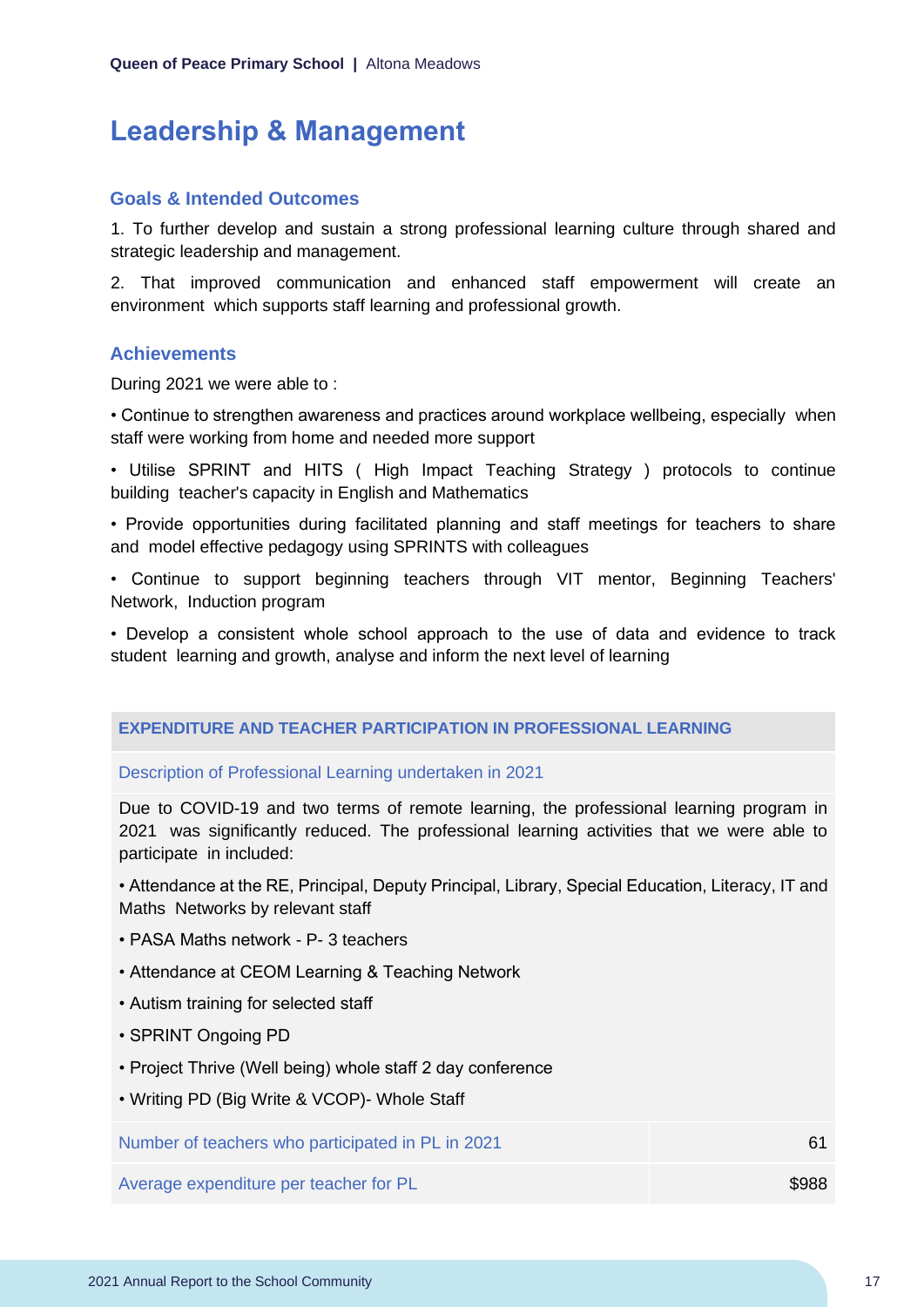#### **TEACHER SATISFACTION**

Teacher surveys conducted by MACS in 2021 indicate that :

- 92% of staff indicated that Queen of Peace has a positive school climate
- 93% of staff indicated that there is strong collaboration in teams to support learning
- 98% of staff indicated that the school is striving to improve
- 81% of staff indicate that there are strong relationships between staff and leadership

2021 was a very challenging year for teachers who needed to quickly transition to two extended periods of remote learning with very little preparation. Many teachers reported feeling overwhelmed by the workload and the blurring of lines between professional and personal life while working from home and online.

However, they also reported being well-supported by their colleagues and the school leaders and received thanks and appreciation from families and students.

I

| <b>TEACHING STAFF ATTENDANCE RATE</b> |       |
|---------------------------------------|-------|
| <b>Teaching Staff Attendance Rate</b> | 90.4% |
|                                       |       |
| <b>ALL STAFF RETENTION RATE</b>       |       |
| <b>Staff Retention Rate</b>           | 93.4% |
|                                       |       |
| <b>TEACHER QUALIFICATIONS</b>         |       |
| <b>Doctorate</b>                      | 0.0%  |
| <b>Masters</b>                        | 15.8% |
| Graduate                              | 10.5% |
| <b>Graduate Certificate</b>           | 5.3%  |
| <b>Bachelor Degree</b>                | 76.3% |
| <b>Advanced Diploma</b>               | 31.6% |
| <b>No Qualifications Listed</b>       | 15.8% |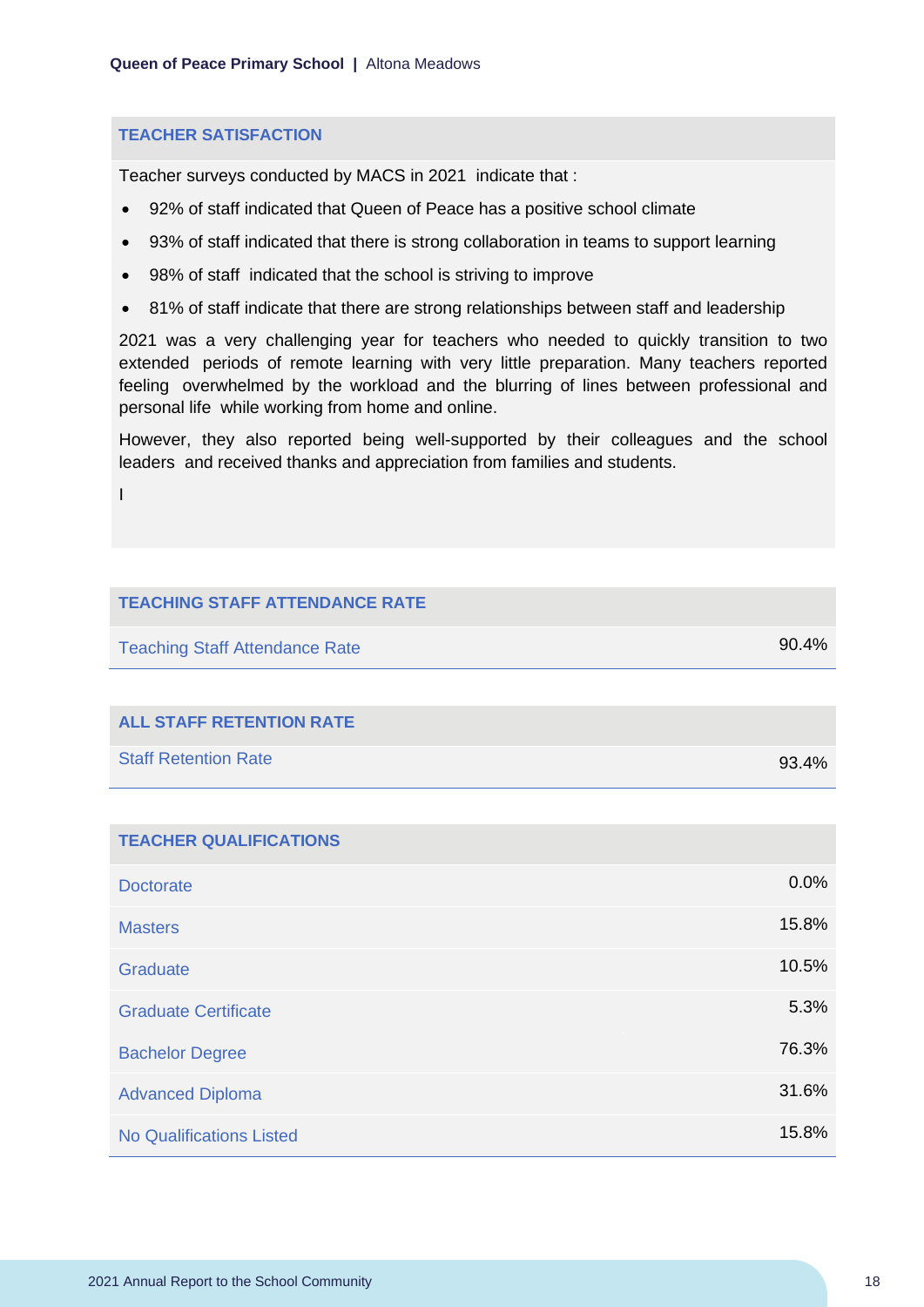| <b>STAFF COMPOSITION</b>                     |      |
|----------------------------------------------|------|
| <b>Principal Class (Headcount)</b>           | 2.0  |
| <b>Teaching Staff (Headcount)</b>            | 45.0 |
| <b>Teaching Staff (FTE)</b>                  | 33.3 |
| Non-Teaching Staff (Headcount)               | 23.0 |
| Non-Teaching Staff (FTE)                     | 28.9 |
| <b>Indigenous Teaching Staff (Headcount)</b> | 0.0  |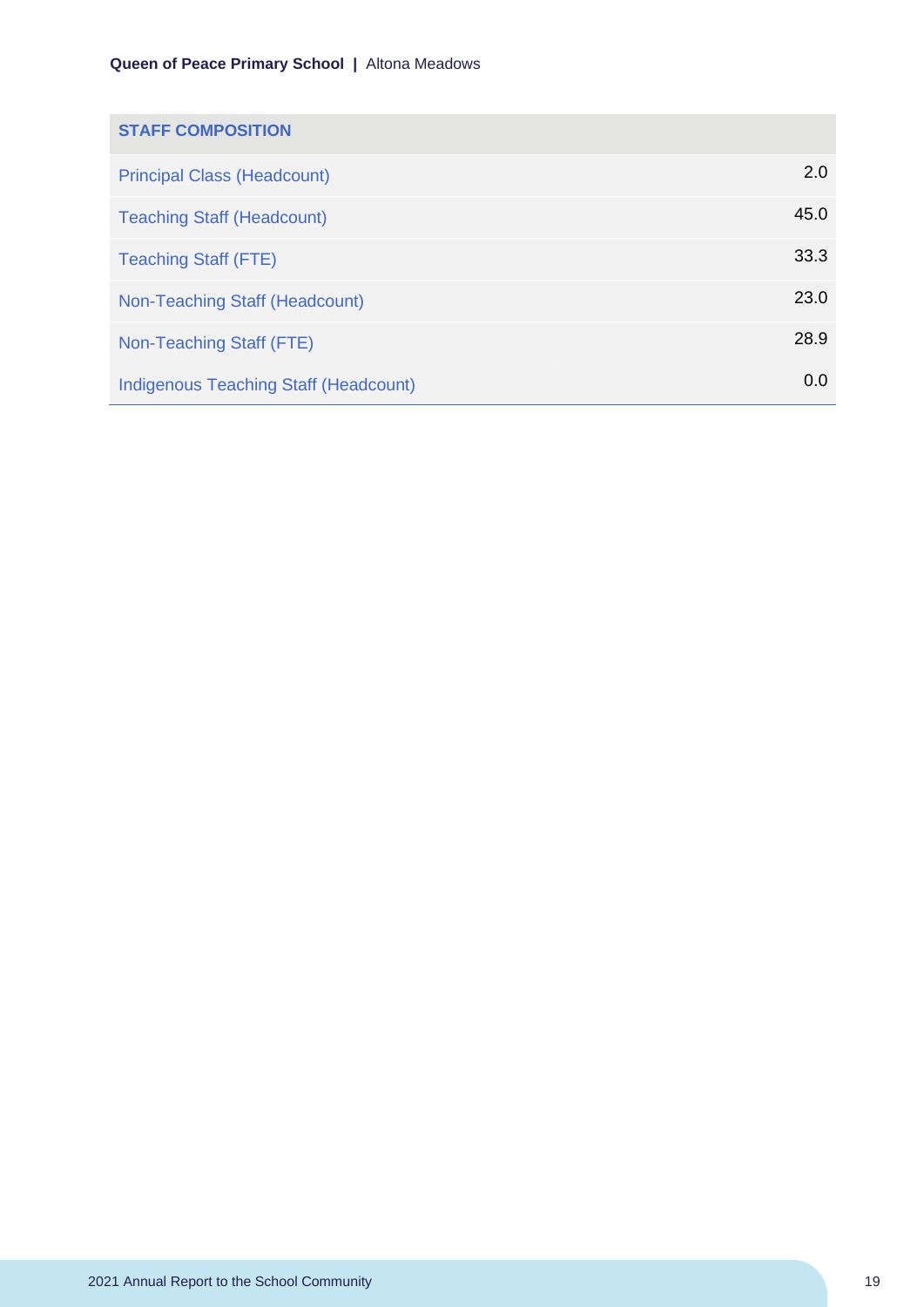# <span id="page-20-0"></span>**School Community**

#### **Goals & Intended Outcomes**

To strengthen the collaborative partnerships between home, school and the wider community to support learning and wellbeing

That learning is transformed into action beyond the classroom.

#### **Achievements**

In 2021 we were able to:

• Begin the year with a Prep Welcome Picnic

• Continue to build open and active partnerships between classroom teachers, learning assistants, school leaders, the Learning Diversity team and Allied Health Professionals, to strengthen understandings about diverse learning needs and how these can be identified and met.

- Continue to meet the School Advisory Board via an online platform
- Use the SeeSaw app & Operoo to communicate with families.
- Use the SeeSaw app as a platform for remote learning
- Conduct enrolment information sessions and Prep transition meetings.
- Conduct a Year 6 Graduation evening for students and awards via an online platform

#### **PARENT SATISFACTION**

Parent surveys conducted by MACS in 2021 indicate that :

- 85% of parents surveyed indicated that Queen of Peace have a positive perception of the school climate
- 79% indicated that there are no barriers to student engage me t at Queen of Peace.
- 80% indicated that Queen of Peace provide a safe environment
- 71% indicated that communication at Queen of Peace strong between families and school

Parents where asked to provide feedback after both periods of remote learning in 2021,

- Great communication, well-thought processes and procedures
- The teachers and staff did an amazing job supporting us parents

• I would just like to congratulate all the teachers on a fabulous effort to get remote learning underway. It was a very stressful time for everyone but the children eased into it smoothly. Thank you for such a great experience

• Well done to Queen of Peace - really demonstrated stepping up in a crisis and working together in a compassionate and considerate way